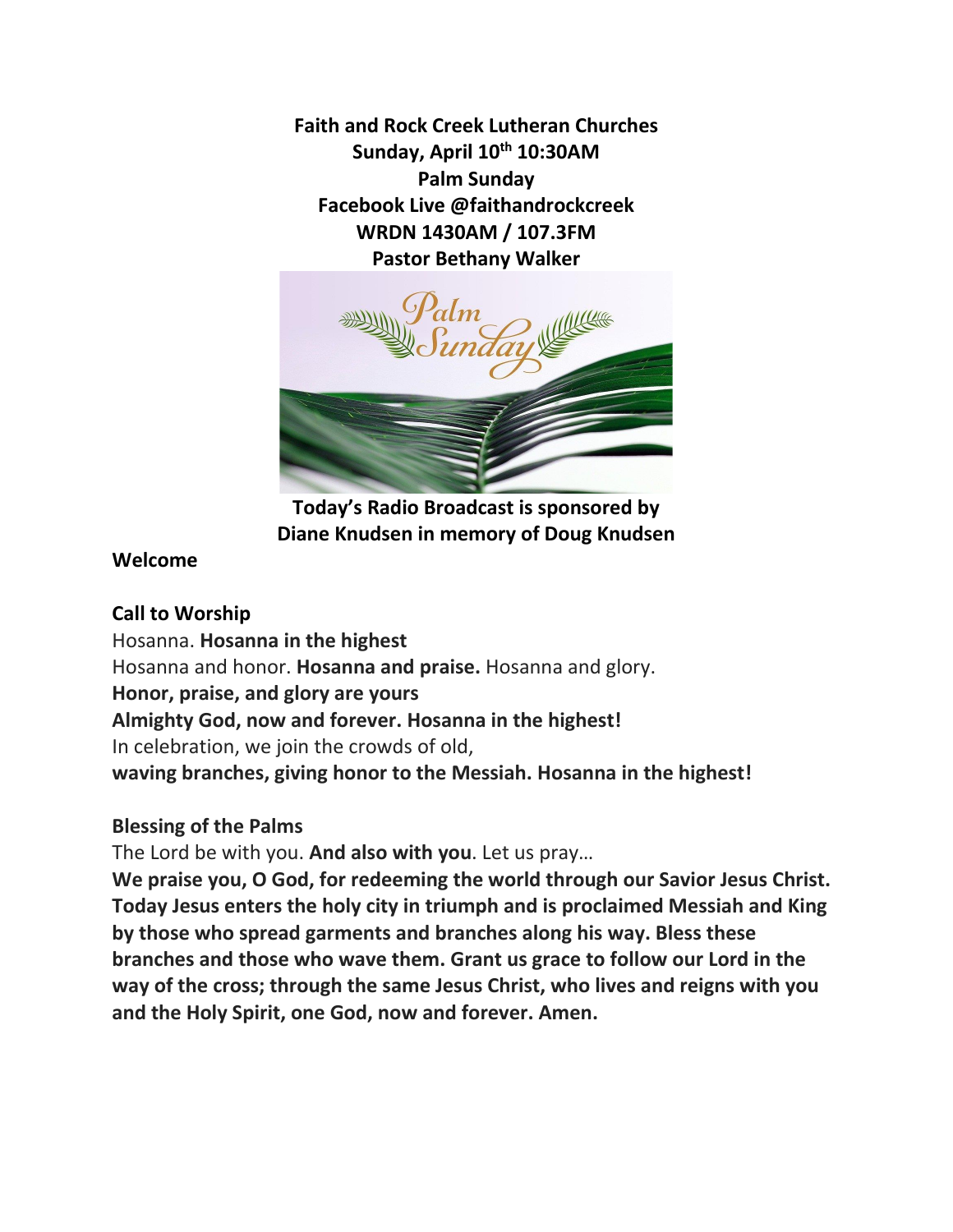# **Palm Procession and Opening Hymn All Glory, Laud and Honor LBW 108**

(refrain)

All glory, laud and honor to you redeemer King,

To whom the lips of children, made sweet hosannas ring.

You are the King of Israel and David's royal Son. Now in the Lord's name coming, Our King and Blessed One. (refrain)

The company of angels are praising you on high; creation and all mortals in chorus make reply. (refrain)

The multitude of pilgrims with palms before you went. Our praise and prayer and anthems before you we present. (refrain)

To you, before your Passion, they sang their hymns of praise. To you, now high exalted, our melody we raise. (refrain)

Their praises you accepted; accept the prayers we bring, Great author of all goodness O good and gracious King. (refrain)

# **Children's Choir Rock Creek**

# **Confession and Forgiveness**

Our hosannas are humbled. **Our celebration is bittersweet** for our story doesn't end here. **We know the pain of what lies ahead.** Today anticipates the rest of the story—a story of betrayal and death, **a story of hope and resurrection.**

Let us humbly confess our sin in the presence of God and of one another. *Silence for reflection* 

Lord Jesus, **we are a fickle people, quick to turn away. We are quick to flock to you when all is well, but we are prone to scatter when there is opposition or criticism. Too often we have kept silent before you, afraid to proclaim your praise. It is easy to join the crowd as you ride triumphantly into Jerusalem singing our joys and expectations, dancing our hopes and dreams. It is far more difficult to stand by you as the crowd cries for your crucifixion. Forgive our weakness when we turn away. Strengthen us for the journey ahead as we relive your suffering and death, that we might stay beside you to the end. Give us the courage to shout our hosannas, not only today, but always. Amen.**

The Lord is our strength and might. Jesus is our salvation. In Jesus our sins are forgiven. In Jesus our cries are answered, our salvation is at hand. Blessed be the name of the Lord. **Hosanna in the highest!**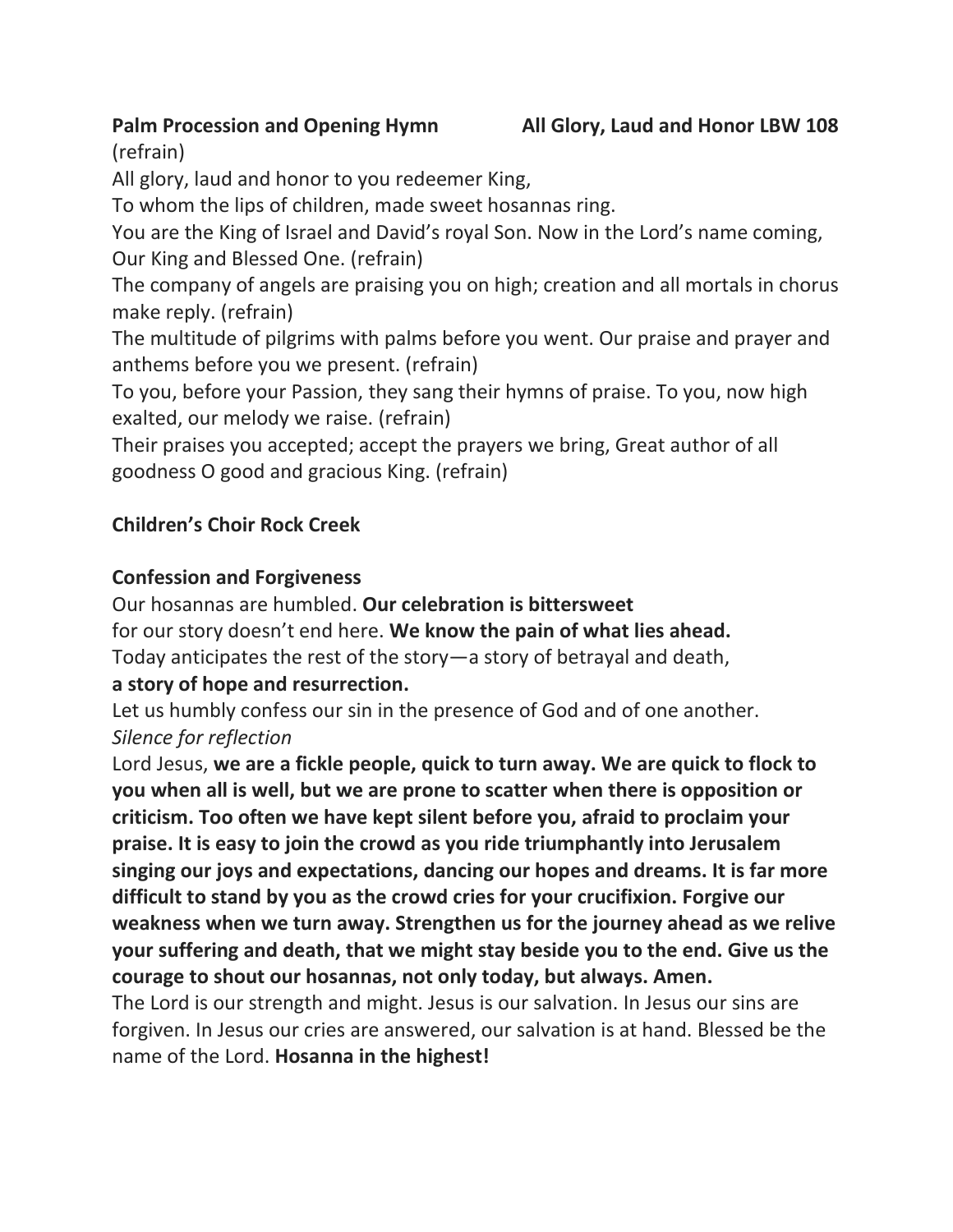# **Greeting**

### **Prayer of the Day**

Everlasting God, **in your endless love for the human race you sent our Lord Jesus Christ to take on our nature and to suffer death on the cross. In your mercy enable us to share in his obedience to your will and in the glorious victory of his resurrection, who lives and reigns with you and the Holy Spirit, one God, now and forever. Amen.**

## **Children's Message**

#### **First Reading Isaiah 50:4-9a**

The Lord GOD has given me the tongue of a teacher, that I may know how to sustain the weary with a word. Morning by morning he wakens, wakens my ear to listen as those who are taught. The Lord GOD has opened my ear, and I was not rebellious, I did not turn backward. I gave my back to those who struck me, and my cheeks to those who pulled out the beard; I did not hide my face from insult and spitting. The Lord GOD helps me; therefore I have not been disgraced; therefore I have set my face like flint, and I know that I shall not be put to shame; he who vindicates me is near. Who will contend with me? Let us stand up together. Who are my adversaries? Let them confront me. It is the Lord GOD who helps me; who will declare me guilty?

# **Psalm Psalm 31:9-16**

Have mercy on me, O LORD, for I am in trouble; my eye is consumed with sorrow, and also my throat and my belly.

**For my life is wasted with grief, and my years with sighing; my strength fails me because of affliction, and my bones are consumed.**

I am the scorn of all my enemies, a disgrace to my neighbors, a dismay to my acquaintances; when they see me in the street they avoid me.

**Like the dead I am forgotten, out of mind; I am as useless as a broken pot.** For I have heard the whispering of the crowd; fear is all around; they put their heads together against me; they plot to take my life.

**But as for me, I have trusted in you, O LORD. I have said, "You are my God.** My times are in your hand; rescue me from the hand of my enemies, and from those who persecute me.

**Let your face shine upon your servant; save me in your steadfast love."**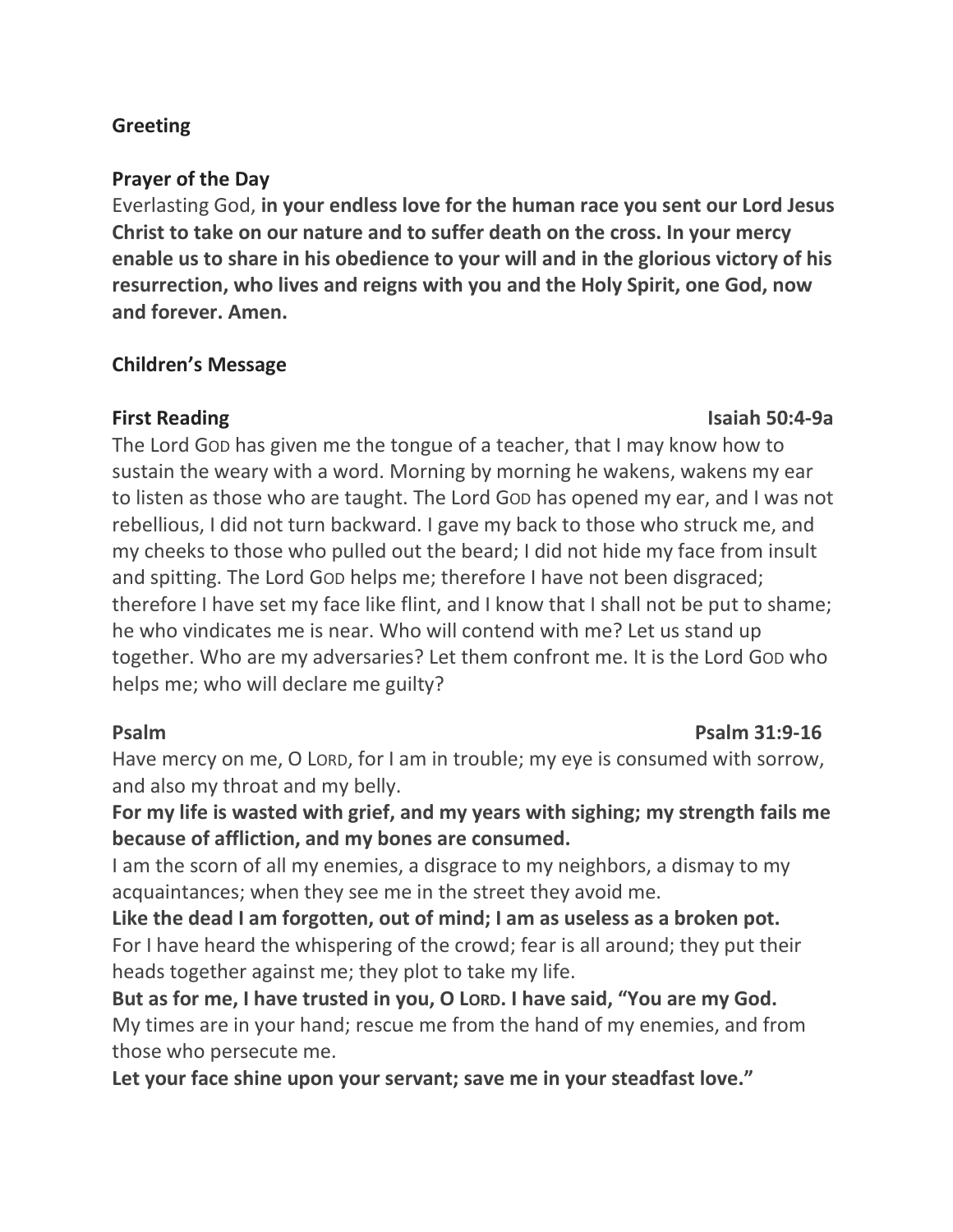Let the same mind be in you that was in Christ Jesus, who, though he was in the form of God, did not regard equality with God as something to be exploited, but emptied himself, taking the form of a slave, being born in human likeness. And being found in human form, he humbled himself and became obedient to the point of death, even death on a cross. Therefore, God also highly exalted him and gave him the name that is above every name, so that at the name of Jesus every knee should bend, in heaven and on earth and under the earth, and every tongue should confess that Jesus Christ is Lord, to the glory of God the Father.

#### **Gospel Acclamation**

You are the King of Israel and David's royal Son. Now in the Lord's name coming, Our King and Blessed One.

### **Gospel Luke 19:28-40**

<sup>28</sup>After he had said this, [Jesus] went on ahead, going up to Jerusalem. <sup>29</sup>When he had come near Bethphage and Bethany, at the place called the Mount of Olives, he sent two of the disciples,  $30$  saying, "Go into the village ahead of you, and as you enter it you will find tied there a colt that has never been ridden. Untie it and bring it here.  $31$ If anyone asks you, 'Why are you untying it?' just say this, 'The Lord needs it.' " <sup>32</sup>So those who were sent departed and found it as he had told them.  $33$ As they were untying the colt, its owners asked them, "Why are you untying the colt?"  $34$ They said, "The Lord needs it."  $35$ Then they brought it to Jesus; and after throwing their cloaks on the colt, they set Jesus on it.  $36$ As he rode along, people kept spreading their cloaks on the road.  $37$ As he was now approaching the path down from the Mount of Olives, the whole multitude of the disciples began to praise God joyfully with a loud voice for all the deeds of power that they had seen, <sup>38</sup>saying, "Blessed is the king who comes in the name of the Lord! Peace in heaven, and glory in the highest heaven!" Some of the Pharisees in the crowd said to him, "Teacher, order your disciples to stop." <sup>40</sup>He answered, "I tell you, if these were silent, the stones would shout out."

### **Sermon**

#### **Second Reading Philippians 2:5-11**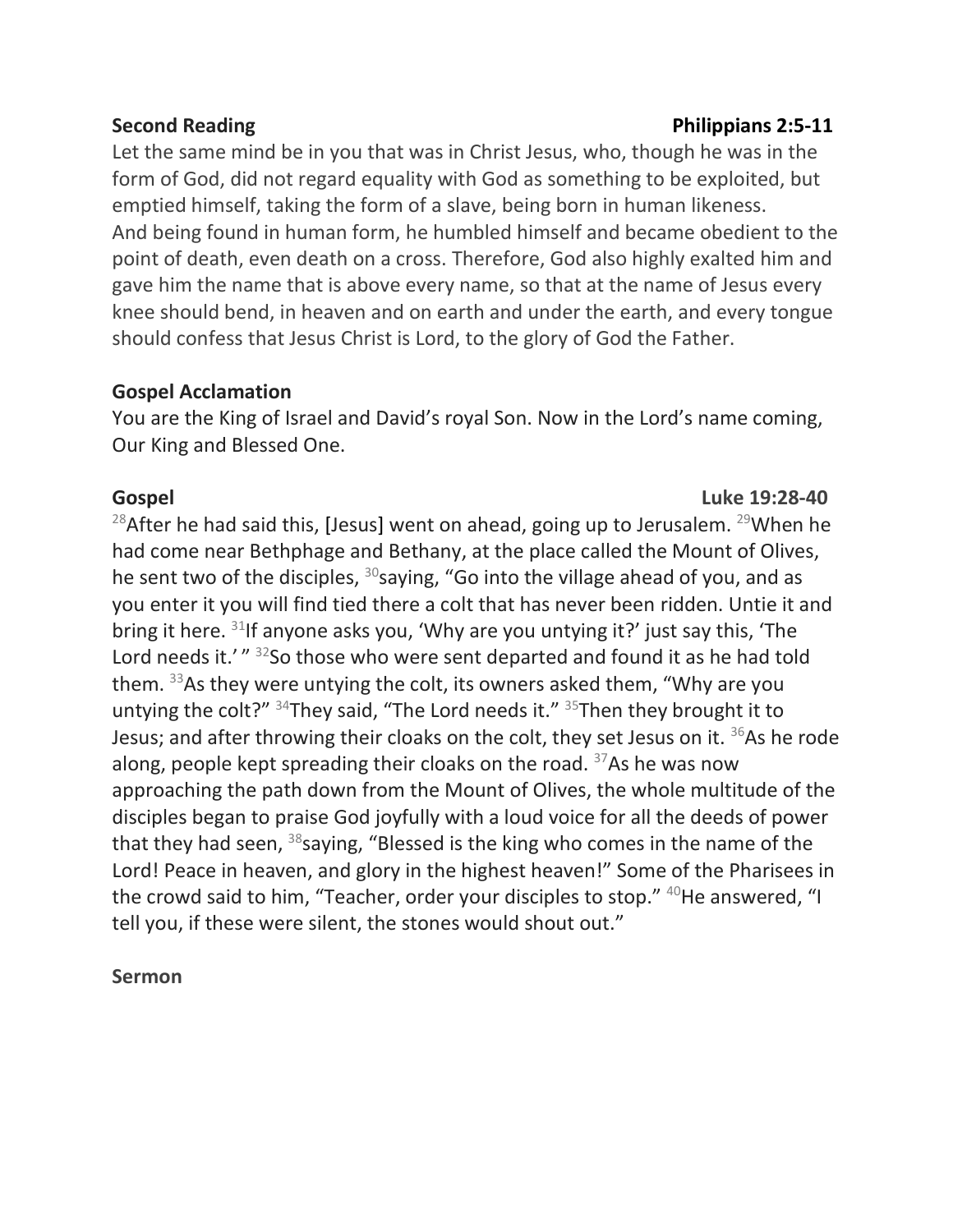## **Hymn of the Day Blessed Assurance WOV 699**

Blessed Assurance, Jesus is mine, Oh what a foretaste of glory divine. Heir of salvation, purchase of God, born of his Spirit, washed in his blood.

(refrain) This is my story, this is my song, praising my Savior all the day long; This is my story, this is my song, praising my Savior all the day long.

Perfect submission, perfect delight, visions of rapture now burst on my sight; angels descending bring from above, echoes of mercy, whispers of love. (refrain)

Perfect submission, all is at rest, I in my Savior, am happy and blest, watching and waiting, looking above, filled with his goodness, lost in his love. (refrain)

## **Apostle's Creed**

**I believe in God, the Father Almighty, creator of heaven and earth, I believe in Jesus Christ God's only Son, our Lord who was conceived by the Holy Spirit and born of the virgin Mary, suffered under Pontius Pilate, was crucified, died and was buried; He descended to the dead. On the third day he rose again, he ascended into heaven, he is seated at the right hand of the Father and he will come again to judge the living and the dead. I believe in the Holy Spirit, the Holy Catholic church, the communion of saints, the forgiveness of sins, the resurrection of the body and the life everlasting. Amen.**

**Prayers of Intercession** 

**Peace**

**Offering** 

# **Offertory Prayer**

Merciful God, **What can we offer that you have not already offered us? What can we do that you have not already done for us? Lord Jesus Christ, in your gifts to us, you have provided us the way to live and serve you. In both your triumph and your suffering, you deserve our praise. Through the gifts we now offer, we express our longing to serve and to follow wherever you go. Amen**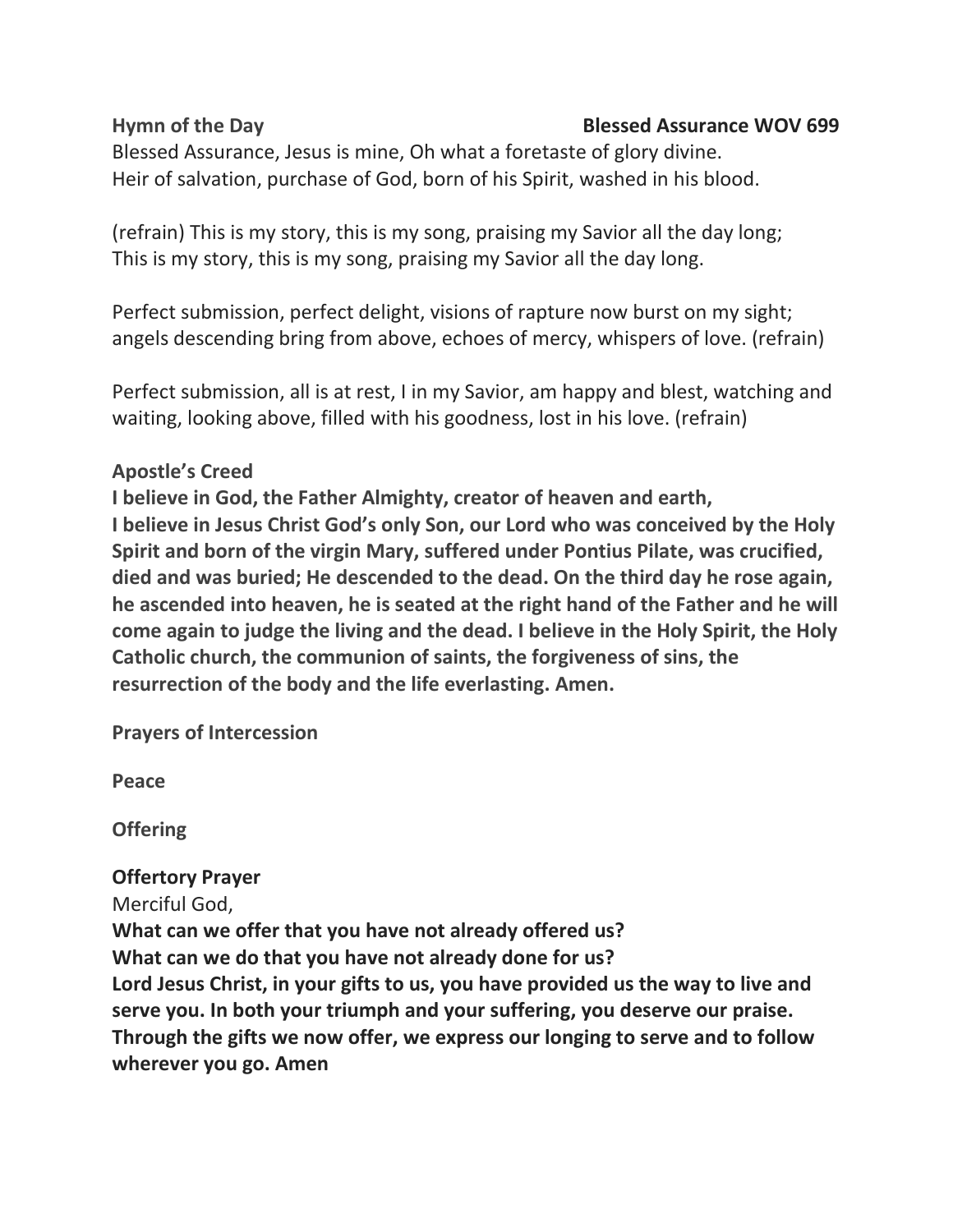# **Doxology**

Praise God from whom all blessings flow. Praise God all creatures here below Praise God above ye heavenly host. Praise Father, Son and Holy Ghost. Amen.

# **Holy Communion**

Holy, mighty, and merciful Lord, heaven and earth are full of your glory. In great love you send to us Jesus, your Son, who reaches out to heal the sick and suffering, who preaches good news to the poor, and who, on the cross, opens his arms to all.

# **Words of Institution**

On the night…remembering, therefore, his death, resurrection, and ascension, we await his coming in glory. Pour out upon us the Spirit of your love, O Lord, and unite the wills of all who share this heavenly food, the body and blood of Jesus Christ, our Lord; to whom, with you and the Holy Spirit, be all honor and glory, now and forever. **Amen.**

# **The Lord's Prayer**

Let us pray with confidence the prayer our Savior taught us.

**Our Father, who art in heaven, hallowed be thy name, thy kingdom come, thy will be done, on earth as it is in heaven. Give us this day our daily bread and forgive us our trespasses as we forgive those who trespass against us; and lead us not into temptation but deliver us from evil; for thine is the kingdom and the power and the glory forever and ever. Amen.**

**Communion Distribution**

**Post Communion Blessing**

## **Post Communion Prayer**

God of Promises, **at your feast you have fed us with your grace, filling us with hope to sustain us on this Lenten journey. May we carry the promises we have received out into the world who needs to know your love and tender care. In the name of Jesus Christ we pray. Amen** 

**Benediction**